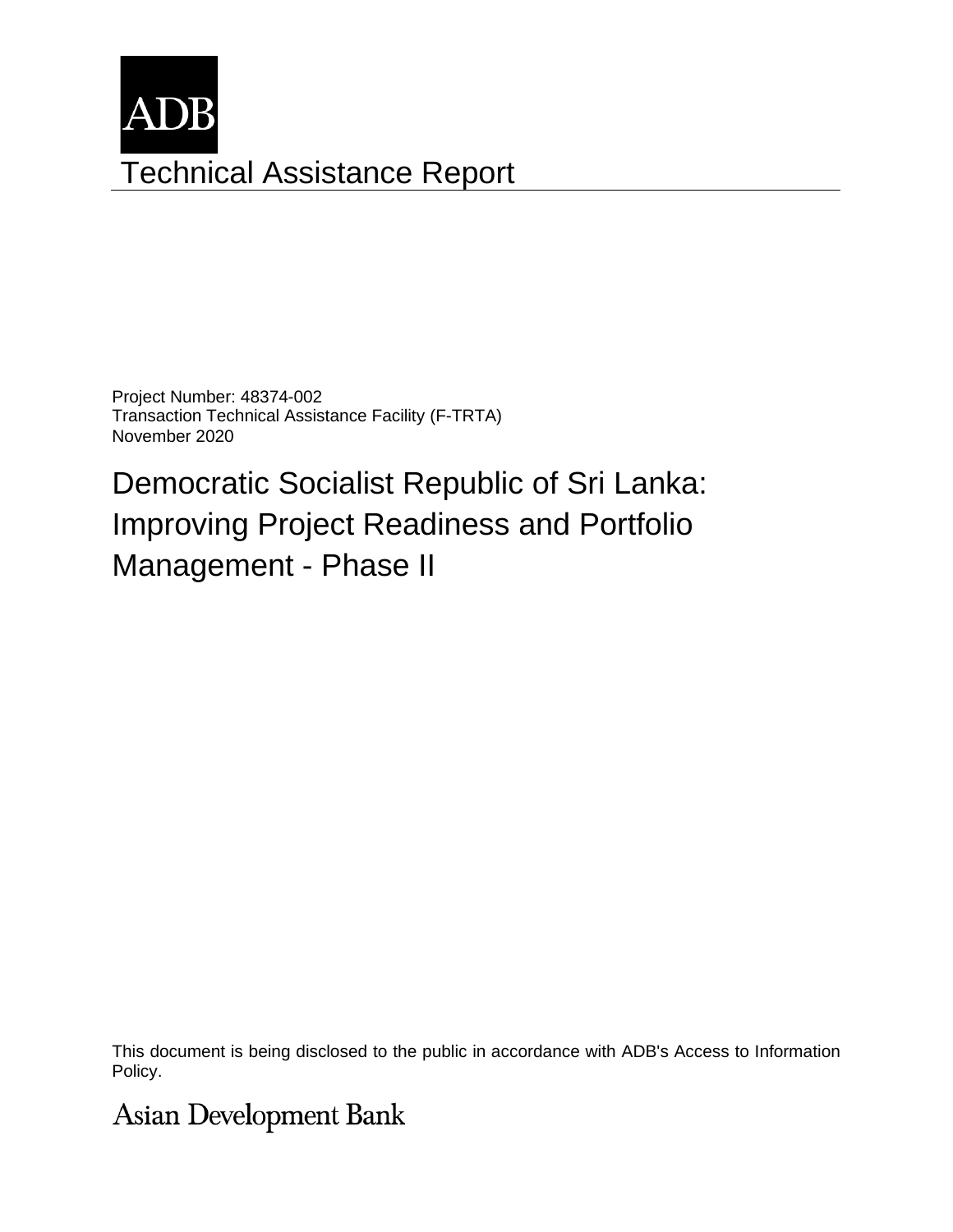# **CURRENCY EQUIVALENTS**

(as of 31 October 2020) Currency unit – Sri Lanka rupee/s (SLRe/SLRs)<br>SLRe1.00 = \$0.00542  $SLRe1.00 =$ <br>\$1.00 =  $=$  SLRs185.33

#### **ABBREVIATIONS**

| ADB.        | $\overline{\phantom{0}}$ | Asian Development Bank               |
|-------------|--------------------------|--------------------------------------|
| ERD         | $\overline{\phantom{0}}$ | <b>External Resource Department</b>  |
| TA          | $\blacksquare$           | technical assistance                 |
| <b>TPRM</b> | $-$                      | tripartite portfolio review meetings |

#### **NOTE**

In this report, "\$" refers to United States dollars.

| <b>Vice-President</b><br><b>Director General</b><br><b>Director</b> | Shixin Chen, Operations 1<br>Kenichi Yokoyama, South Asia Department (SARD)<br>Chen Chen, Sri Lanka Resident Mission (SLRM), SARD                                                                                                                                                                                                                                                                                                                               |
|---------------------------------------------------------------------|-----------------------------------------------------------------------------------------------------------------------------------------------------------------------------------------------------------------------------------------------------------------------------------------------------------------------------------------------------------------------------------------------------------------------------------------------------------------|
| <b>Team leader</b>                                                  | Aruna Nanayakkara, Senior Project Officer (Transport), SLRM,<br>SARD                                                                                                                                                                                                                                                                                                                                                                                            |
| <b>Team members</b>                                                 | Navodhini Amarasekera, Associate Project Officer, SLRM<br>Manjula Amerasinghe, Principal Environment Specialist, EAOD<br>Kamal Dahanayake, Senior Project Officer (Urban and Water<br>Supply-Sanitation), SLRM, SARD<br>Vidura Ekanayake, Senior Operations Assistant, SLRM<br>Yasodarran Narayanatheva, Procurement Officer, SLRM<br>Indunil Ranatunga, Associate Financial Management Officer, SLRM<br>Hasitha Wickremasinghe, Senior Economics Officer, SLRM |

In preparing any country program or strategy, financing any project, or by making any designation of or reference to a particular territory or geographic area in this document, the Asian Development Bank does not intend to make any judgments as to the legal or other status of any territory or area.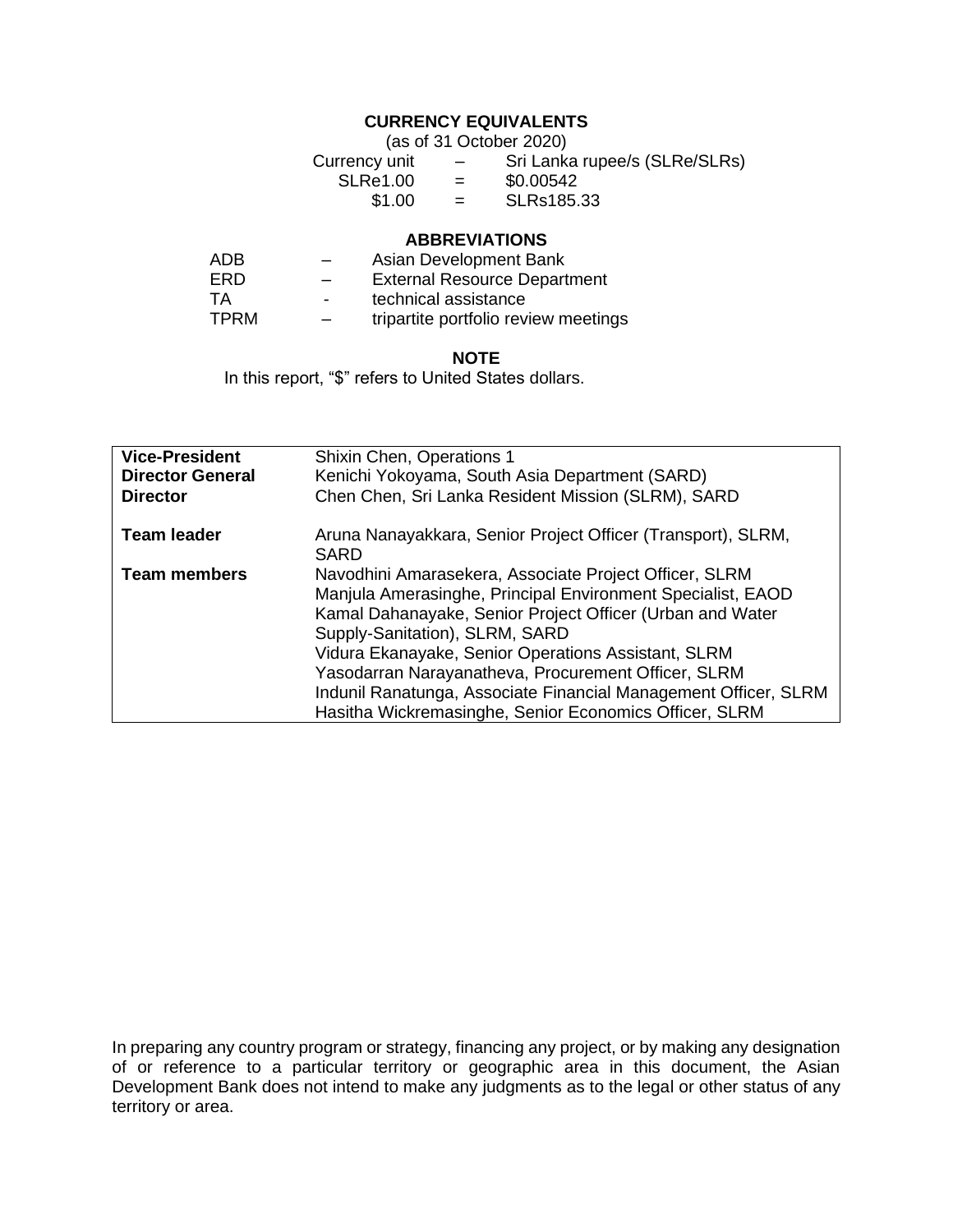## **CONTENTS**

|    | <b>TRANSACTION TECHNICAL ASSISTANCE FACILITY AT A GLANCE</b> |    |
|----|--------------------------------------------------------------|----|
| I. | THE TECHNICAL ASSISTANCE FACILITY                            |    |
|    | Justification<br>Α.                                          | 1  |
|    | В.<br><b>Outputs and Activities</b>                          | 3  |
|    | C.<br>Cost and Financing                                     | 4  |
|    | <b>Implementation Arrangements</b><br>D.                     | 4  |
| Ш. | THE PRESIDENT'S DECISION                                     | 5  |
|    | <b>APPENDIXES</b>                                            |    |
| 1. | List of Completed Training Programs                          | 6  |
| 2. | List of Proposed Training Programs                           | 8  |
| 3. | Cost Estimates and Financing Plan                            | 9  |
| 4. | Projects under Technical Assistance Facility                 | 10 |
| 5. | <b>List of Linked Documents</b>                              | 11 |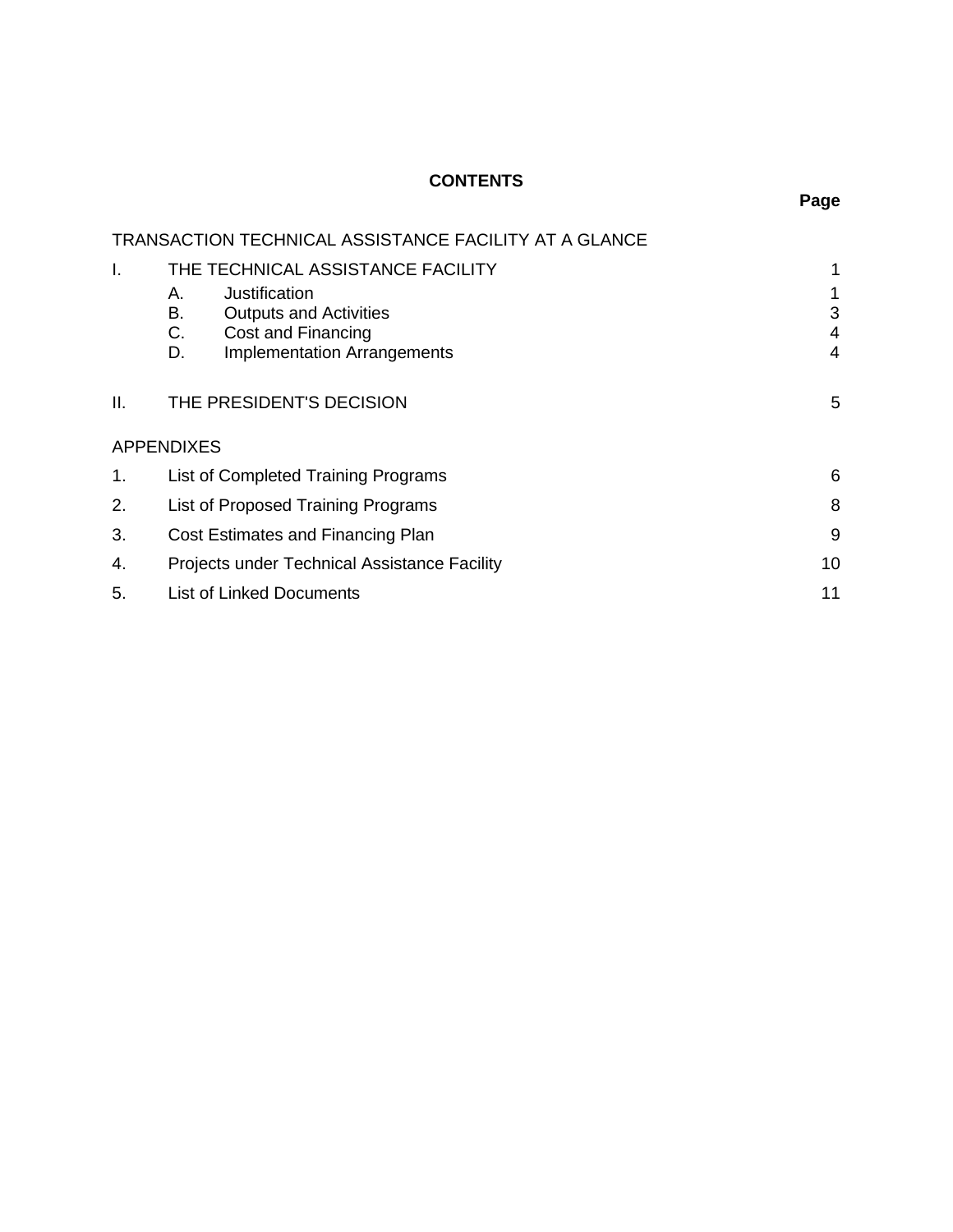|    |                                                                            | <u>UHINDAL AUUNTANUL</u>                                            |                          |                                        |                                   |          |
|----|----------------------------------------------------------------------------|---------------------------------------------------------------------|--------------------------|----------------------------------------|-----------------------------------|----------|
| 1. | <b>Basic Data</b>                                                          |                                                                     |                          |                                        | Project Number: 48374-002         |          |
|    | <b>Project Name</b>                                                        | Improving Project Readiness and<br>Portfolio Management - Phase II  |                          | <b>Department/Division</b>             | <b>SARD/SLRM</b>                  |          |
|    | <b>Nature of Activity</b>                                                  | Project Preparation, Capacity<br>Development                        | <b>Executing Agency</b>  |                                        | <b>Ministry of Finance</b>        |          |
|    | <b>Modality</b>                                                            | Facility                                                            |                          |                                        |                                   |          |
|    | <b>Country</b>                                                             | Sri Lanka                                                           |                          |                                        |                                   |          |
| 2. | <b>Sector</b>                                                              | Subsector(s)                                                        |                          |                                        | <b>ADB Financing (\$ million)</b> |          |
| ℐ  | <b>Transport</b>                                                           | Road transport (non-urban)                                          |                          |                                        |                                   | 0.25     |
|    | Agriculture, natural<br>resources and rural<br>development                 | Irrigation                                                          |                          |                                        |                                   | 0.25     |
|    | Education                                                                  | Secondary                                                           |                          |                                        |                                   | 0.25     |
|    | Energy                                                                     | Electricity transmission and distribution                           |                          |                                        |                                   | 0.25     |
|    | Health                                                                     | Health system development                                           |                          |                                        |                                   | 0.25     |
|    | Water and other urban Urban water supply<br>infrastructure and<br>services |                                                                     |                          |                                        |                                   | 0.25     |
|    |                                                                            |                                                                     |                          |                                        | <b>Total</b>                      | 1.50     |
|    | 3. Operational Priorities                                                  |                                                                     |                          | <b>Climate Change Information</b>      |                                   |          |
| ℐ  |                                                                            | Addressing remaining poverty and reducing inequalities              |                          | <b>GHG Reductions (tons per annum)</b> |                                   | $\Omega$ |
| ✔  | Accelerating progress in gender equality                                   |                                                                     |                          | Climate Change impact on the Project   |                                   | Low      |
| ℐ  | Making cities more livable                                                 |                                                                     |                          |                                        |                                   |          |
|    |                                                                            |                                                                     | <b>ADB Financing</b>     |                                        |                                   |          |
| ℐ  |                                                                            | Promoting rural development and food security                       |                          | <b>Adaptation (\$ million)</b>         |                                   | 0.00     |
|    |                                                                            |                                                                     | Mitigation (\$ million)  |                                        |                                   | 0.00     |
|    |                                                                            |                                                                     | <b>Cofinancing</b>       |                                        |                                   |          |
|    |                                                                            |                                                                     |                          | <b>Adaptation (\$ million)</b>         |                                   | 0.00     |
|    |                                                                            |                                                                     | Mitigation (\$ million)  |                                        |                                   | 0.00     |
|    | <b>Sustainable Development Goals</b>                                       |                                                                     |                          | <b>Gender Equity and Mainstreaming</b> |                                   |          |
|    | <b>SDG 3.8</b><br><b>SDG 4.7</b><br>SDG 6.1, 6.4                           |                                                                     |                          | Some gender elements (SGE)             |                                   |          |
|    | <b>SDG 7.1</b>                                                             |                                                                     | <b>Poverty Targeting</b> | General Intervention on Poverty        |                                   | ℐ        |
|    | <b>SDG 9.1</b><br>4. Risk Categorization                                   | Complex                                                             |                          |                                        |                                   |          |
|    |                                                                            |                                                                     |                          |                                        |                                   |          |
| 5. | <b>Safeguard Categorization</b><br>6. Financing                            | Safeguard Policy Statement does not apply                           |                          |                                        |                                   |          |
|    | <b>Modality and Sources</b>                                                |                                                                     |                          |                                        | <b>Amount (\$ million)</b>        |          |
|    | <b>ADB</b>                                                                 |                                                                     |                          |                                        |                                   | 1.50     |
|    |                                                                            | Transaction technical assistance: Technical Assistance Special Fund |                          |                                        |                                   | 1.50     |
|    | <b>Cofinancing</b>                                                         |                                                                     |                          |                                        |                                   | 0.00     |
|    | None                                                                       |                                                                     |                          |                                        |                                   | 0.00     |
|    | <b>Counterpart</b>                                                         |                                                                     |                          |                                        |                                   | 0.08     |
|    | Government                                                                 |                                                                     |                          |                                        |                                   | 0.08     |
|    | <b>Total</b>                                                               |                                                                     |                          |                                        |                                   | 1.58     |
|    |                                                                            |                                                                     |                          |                                        |                                   |          |
|    | <b>Currency of ADB Financing: US Dollar</b>                                |                                                                     |                          |                                        |                                   |          |

#### **TRANSACTION TECHNICAL ASSISTANCE AT A GLANCE**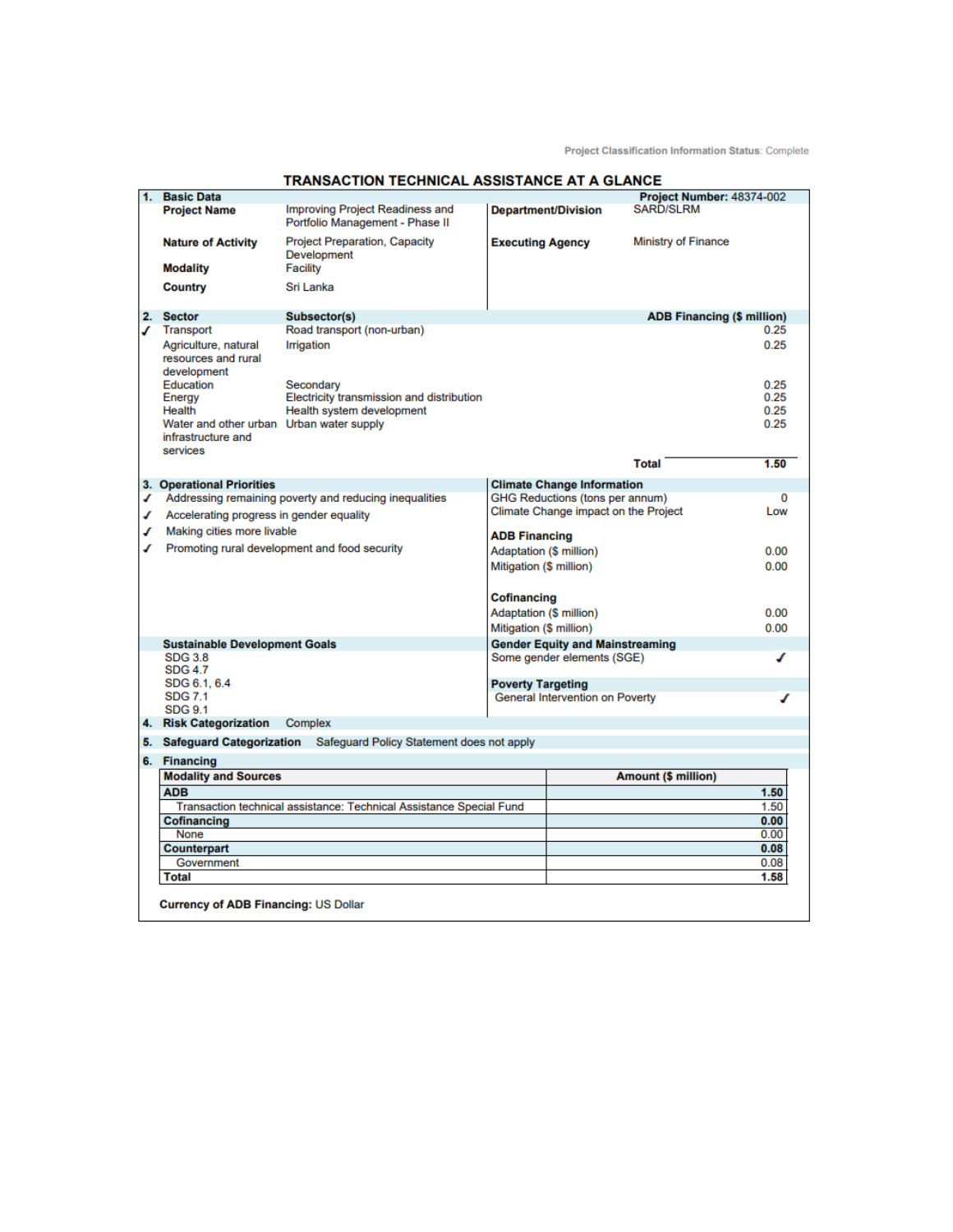## **I. THE TECHNICAL ASSISTANCE FACILITY**

## **A. Justification**

1. The transaction TA facility will provide capacity building, project preparation and implementation support, and knowledge sharing to help improve Sri Lanka's portfolio performance. The TA facility will improve the readiness of pipeline projects and support the implementation of ongoing projects<sup>1</sup> through: (i) demand driven and tailored capacity development programs on project design, implementation, evaluation, cross cutting thematic areas, and procurement; (ii) structured annual portfolio reviews; and (iii) documenting lessons learned and developing knowledge products related to project management for sharing and cross learning among sectors and the region. These will ensure project readiness and quality at entry of pipeline projects and sound implementation performance of ongoing projects. ADB supports the government's approach of maximizing utilization of existing government workforce. However, if such capacity is not available, the TA facility will prioritize mobilization of national experts. Mobilization of international experts will be considered if national experts are not available. The TA facility, although not included in Sri Lanka's Country Operations Business Plan (2020-2022),<sup>2</sup> was requested by the Government of Sri Lanka on 25 September 2020 to support government efforts in minimizing delays in projects. The Department of External Resources, Ministry of Finance, through its letter dated 7 October 2020, confirmed the purpose, scope, implementation arrangements, costs, and financing arrangements of the TA facility.

2. **Portfolio Growth, Performance, and Issues:** The portfolio in Sri Lanka has grown from \$2.9 billion in 2015<sup>3</sup> to \$4.1 billion as of 30 September 2020, with approvals and commitments increasing continuously since 2015. <sup>4</sup> Over the past five years, the average annual contract awards is \$442 million while the average disbursements is \$362 million. With the increase in annual commitments, disbursement ratios have shown a slight decline, <sup>5</sup> partly due to inclusion of new sectors where the executing and implementing agencies have little or no prior experience in implementing ADB projects.

3. As Sri Lanka gained upper middle-income status, its portfolio has diversified to respond to the changing needs of the country. In the energy sector, the focus has shifted from electricity transmission and distribution to investments in renewable energy, generation, strengthening transmission stability, and reliability. The transport sector includes port infrastructure development, road safety and road asset management. Interventions in the education sector, which focused on development of the skills sector and vocational training is now targeted to strengthening higher education. The public sector management has to move to finance sector with a focus on support

<sup>&</sup>lt;sup>1</sup> Ongoing projects include: MFF 0086: [Integrated Road Investment Program;](https://www.adb.org/projects/documents/sri-47273-006-fam-2) MFF 0102: Second Integrated Road Investment Program; L3431: [Local Government Enhancement Sector Project;](https://www.adb.org/projects/documents/sri-lgesp-af-pam) L3716: SASEC Port Access Elevated Highway Project; L3146/3147/3483/3484: [Green Power Development and Energy Efficiency Improvement Investment](https://www.adb.org/projects/documents/green-power-development-and-energy-efficiency-improvement-investment-program-fam)  [Program](https://www.adb.org/projects/documents/green-power-development-and-energy-efficiency-improvement-investment-program-fam) – Tranche 1 and 2; L3267/3268/3625/3626: Mahaweli Water [Security Investment Program](https://www.adb.org/projects/documents/mahaweli-water-security-investment-program-fam) – Tranche 1 and 2. The TRTA will also support ensuing projects in the sectors of: (i) energy; (ii) agriculture and natural resources; (iii) education and health; (iv) public sector management and finance; (v) transport; and, (vi) urban, water supply and sanitation.

<sup>2</sup> ADB.2020.*Country Operations Business Plan: Sri Lanka, 2021-2023*.Manila. includes this TA under the 2020 pipeline.

<sup>3</sup> Net amount as of 31 December 2015.

<sup>4</sup> In 2015, approvals were \$478 million, and commitments were \$347 million while in 2017, approvals were \$881.3 million, and commitments were \$503.3 million. This was the highest approvals and commitments for the past five years. Between 2015 and 2019, the average approvals is \$617 million and average commitments is \$523 million.

<sup>5</sup> Disbursement ratios on commitment basis for the past five years: 2015-22%; 2016-24%; 2017-20%; 2018-23% and 2019-20%.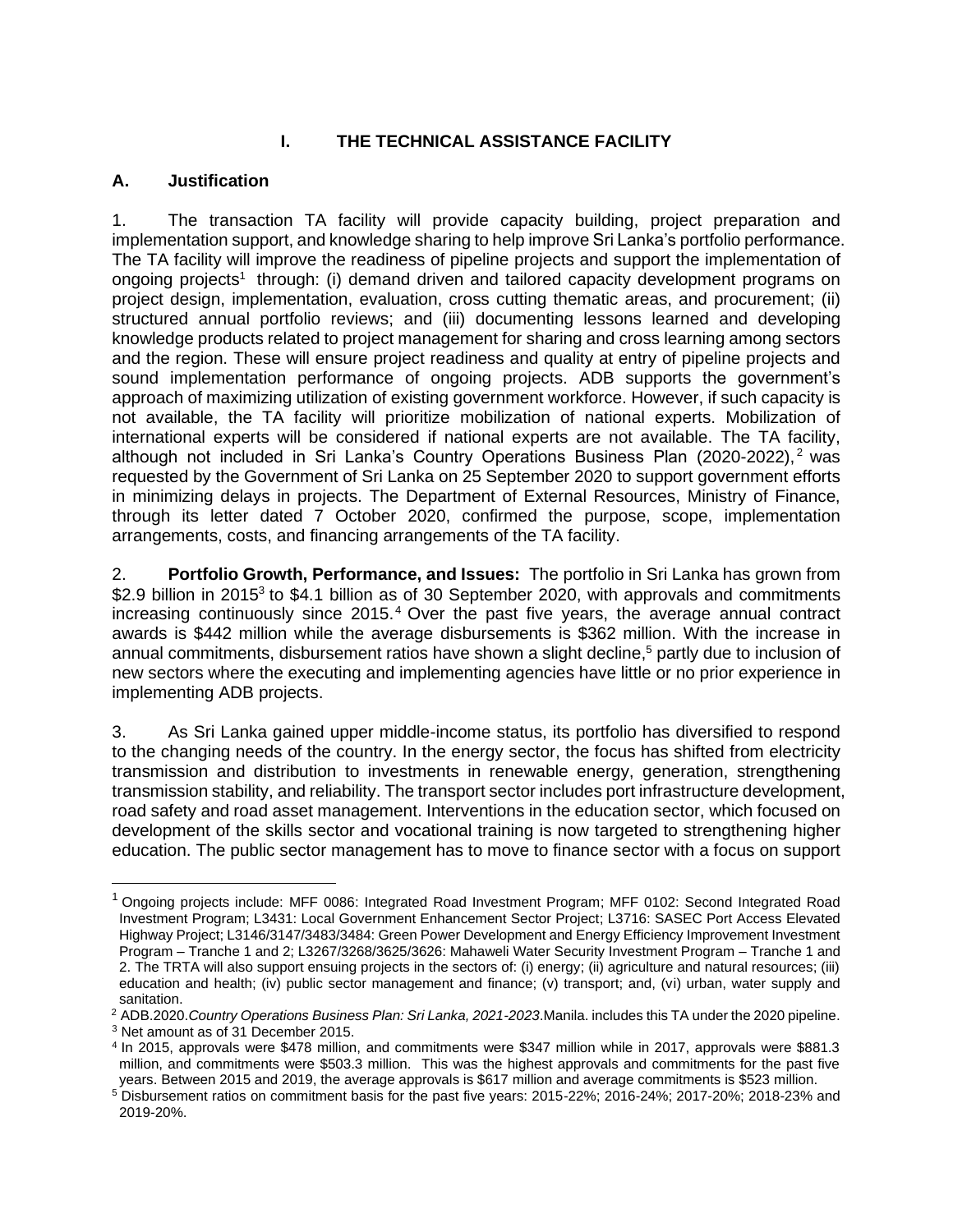for small and medium enterprise development. Further, interventions in the health and agriculture sectors are now shifting focus to face challenges due to coronavirus disease 2019 (COVID-19) pandemic.

4. To sustain the existing portfolio performance and strengthen performance of new sectors and thematic areas, capacities, and systems of executing and implementing agencies in designing and implementing projects need to be strengthened. For the past few years, project performance is often affected by (i) lack of counterpart fund and foreign fund allocation; (ii) low project readiness of pipeline projects resulting in startup delays which impact costs and timelines; and (iii) poor capacity of executing and implementing agencies in procurement, consultant recruitment, construction management, contract administration, financial management, safeguards, gender, and monitoring and evaluation. Projects also experience high turnover of key project staff which requires repeat training programs to build and retain institutional knowledge. Low participation of good quality contractors and consultants in procurement process and poor performance during implementation are other factors that impede implementation. Due to these factors, project implementation is impacted in terms of time, cost, quality, and its outcomes. It is important to build on lessons learned from the implementation experience of projects to improve the design of new projects and implementation of ongoing projects. Further, exposing project staff to thematic topics would facilitate adoption of modern project management practices, innovative approaches, and technologies.

5. **ADB's support:** In December 2014, ADB approved the technical assistance TA 8798- SRI: Improving Project Readiness and Portfolio Management that has supported 37 training programs (Appendix 1) covering procurement, contract management, financial management, safeguards, gender and negotiation skills for executing and implementing agency staff and other agencies such as the National Audit Office and Attorney General's Office. In addition, the TA has financed contracts of 46 consultants to support activities related to safeguards, project management, contract management, procurement, financial analysis, economic analysis, impact assessment and project readiness. Apart from these activities, the TA has also supported five annual tri-partite portfolio review meetings and four sector review meetings from 2015 to 2019. These review meetings provided a venue to discuss project specific and overall portfolio related concerns with high level officials of the executing agencies and the Ministry of Finance. Activities supported under TA 8798 assisted the executing and implementing agencies<sup>6</sup> to enhance their knowledge, support project management and improve project readiness, project performance and overall portfolio performance. The TA is closing in December 2020 and therefore, it is necessary to continue these interventions to sustain and improve portfolio performance.

6. Through TA 8798, experts in safeguards, legal and contracts were mobilized on long duration intermittent assignments, which enabled SLRM to quickly respond to government's requests on project implementation related issues. Quick mobilization of consultants to resolve project issues was one of the good features of this TA as consultant recruitment normally takes nearly a month. This approach was very effective and SLRM had addressed project issues on time. Furthermore, as operations moved to a virtual platform during the COVID-19 pandemic, ADB had supported government-initiated e-procurement platform through this TA, and recruited FIDIC experts to respond to contractual issues faced. Building on the lessons learned, the proposed TA will continue to provide similar support and will introduce the preparation of an annual training plan which will facilitate mainstreaming of training requirements for executing agencies and ensure that new trainings are reflected to address new issues rather than rigidly

<sup>6</sup> Road Development Authority, Sri Lanka Railway, National Water Supply & Drainage Board, Sri Lanka Ports Authority, Colombo Municipal Council, Ministry of Health, Ministry of Education and Department of Project Monitoring.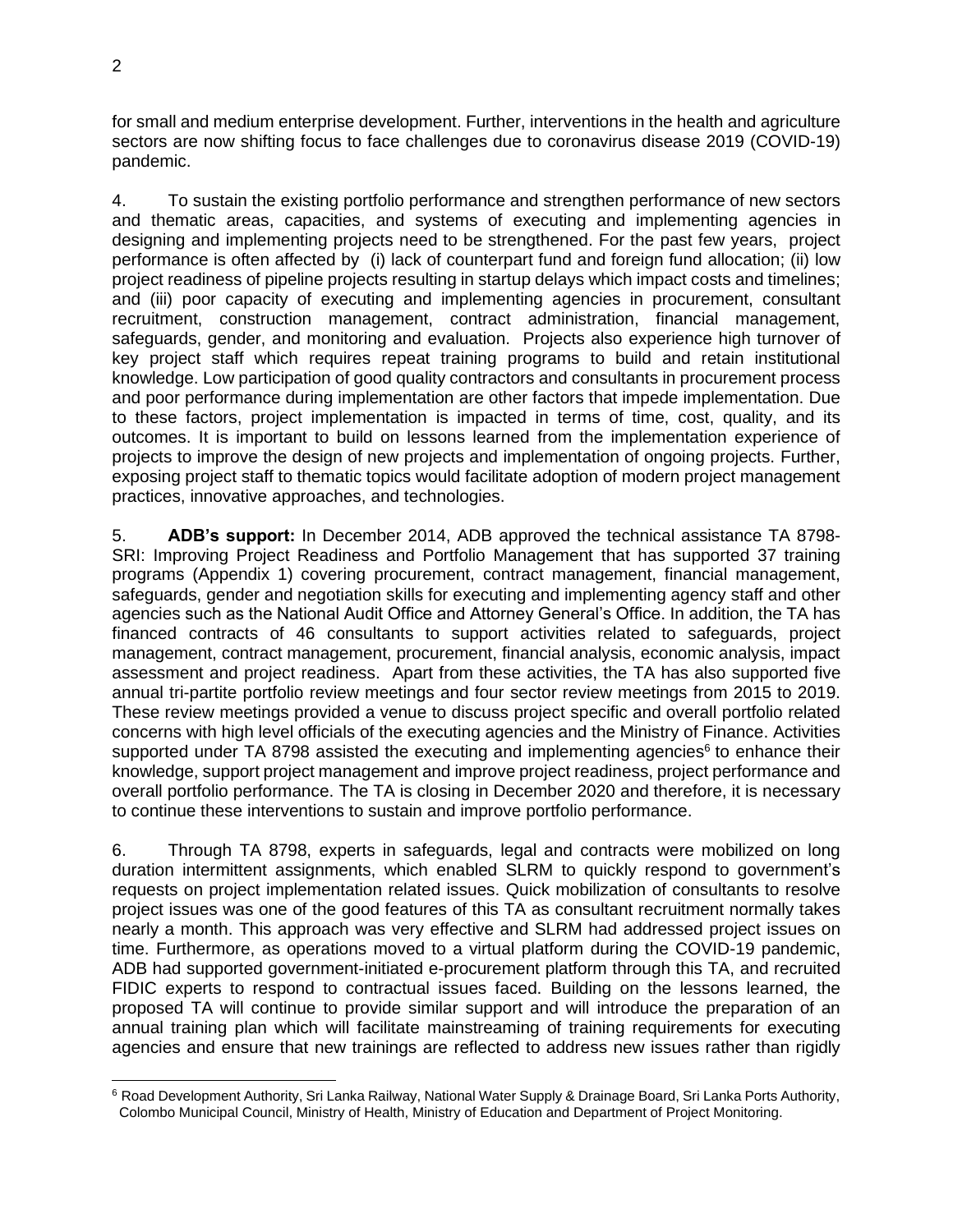following a standard pre-determined training schedule. This TA intends to also strengthen and consolidate the systems of portfolio management and capacity building for the country with annual training programming based on training needs, capacity monitoring, training materials upgraded with new policies and guidelines and advanced project cycle management-related knowledge base, etc.

## **B. Outputs and Activities**

7. **Output 1: Project implementation capacity strengthened.** Through training programs, knowledge sharing, and focused support in specific areas across all sectors, the TA facility will strengthen project implementation. Around 35 capacity building programs (Appendix 2) for 600 staff from executing and implementing agencies of ongoing and pipeline projects will be undertaken. In addition, training and awareness programs will be supported for partner institutions and agencies associated with the implementation and monitoring of ADB portfolio, such as the Department of External Resources, National Audit Office, Attorney Generals Department, Department of Project Monitoring and Management, Central Environment Authority, Coast Conservation Department, Provincial and Local Authorities. Following a needs assessment, the training will focus on ADB policies and procedures (on safeguards, gender, procurement, financial management, disbursements, lending modalities, project evaluation), project implementation, regulatory requirements, governance, construction management, contract disputes resolution & contract management, results based management, and related technical subjects. ADB staff, external resource persons and training institutes will be identified as resource persons to deliver the training aligned to best international practices. The annual training plan will be developed as stated in paragraph 6 to ensure capacity monitoring of the EAs are strengthened, training materials are upgraded with latest policies and guidelines. Apart from regular training programs, the output will support on site clinics and help desks such as on FIDIC contract management and complaint management. The consultancy support will also be made available to executing and implementing agencies, and partner institutions and agencies associated with the implementation and monitoring of ADB portfolio to provide technical support, as and when required. Specific requirements currently identified include expertise in FIDIC for contract disputes resolution & contract management, income restoration, resettlement planning, engineering disciplines and project implementation. This output will also support procurement of software packages on engineering design, database management, project management, asset management and accounting to improve work efficiency and facilitate on the job training**.**

8. **Output 2: Project readiness improved.** The project readiness actions jointly agreed between the Department of External Resources and ADB is intended to minimize startup delays and improve project performance. The TA will supplement processing mission team leaders' efforts to support the executing and implementing agencies of pipeline projects to build capacity and undertake due diligence in technical, economic, financial, safeguards and cross cutting themes. It will also support the executing and implementing agencies in preparing communication and awareness activities, bidding documents and evaluation to enable advanced procurement. This output will also support procurement of software packages similar with Output 1.

9. **Output 3: Portfolio monitoring, cross learning and evaluation strengthened.** To support portfolio monitoring, the TA facility will organize and finance regular tripartite portfolio reviews and sector reviews. Knowledge sharing and cross learning among agencies and sectors will also be supported through preparation and printing of knowledge products to be disseminated widely; documenting lessons learned to improve project design and implementation; and organizing high level sector forums. This output will also support evaluation of ongoing and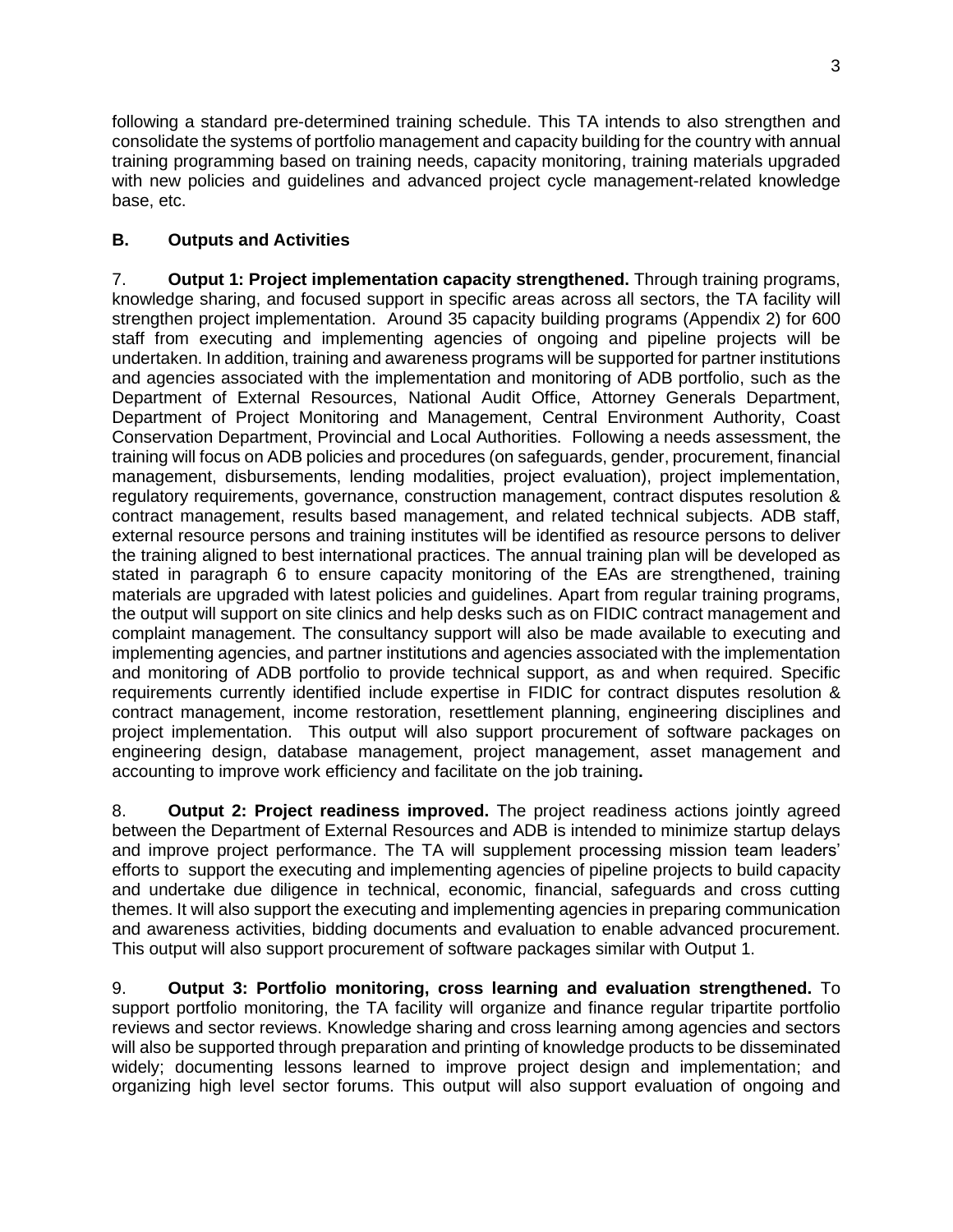completed projects, including post project surveys and field studies through engagement of service providers.

### **C. Cost and Financing**

10. The TA facility is estimated to cost \$1,580,000 of which \$1,500,000 will be financed on a grant basis by ADB's Technical Assistance Special Fund (TASF-Other sources). The key expenditure items are listed in Appendix 3.

11. The government will provide counterpart support in the form of office supplies, support staff and other in-kind contributions which will constitute 5% of the total TA amount. The government was informed that approval of the TA does not commit ADB to finance any ensuing project.

#### **D. Implementation Arrangements**

12. The executing agency of the TA facility will be the Department of External Resources (ERD), Ministry of Finance, Government of Sri Lanka. ADB, through the Sri Lanka Resident Mission, will administer the TA facility. The TA facility will finance individual consultants, training programs, service providers, workshops, and related logistic arrangements. When recruiting non-ADB resource persons and individual consultants, SLRM will seek no-objection from relevant government agencies. The TA will also finance the travel cost of ADB and non-ADB resource persons attending training programs.

**Table 1: Implementation Arrangements**

| <u>rabit i. illipitilitelilalivii Allaliytilitelils</u>                       |                                                                            |                                                                      |             |  |  |  |
|-------------------------------------------------------------------------------|----------------------------------------------------------------------------|----------------------------------------------------------------------|-------------|--|--|--|
| <b>Aspects</b>                                                                |                                                                            | <b>Arrangements</b>                                                  |             |  |  |  |
| Indicative implementation period                                              |                                                                            | December 2020- December 2025                                         |             |  |  |  |
| Executing agency                                                              | Department of External Resources (ERD), Ministry of Finance,               |                                                                      |             |  |  |  |
|                                                                               |                                                                            | Government of Sri Lanka                                              |             |  |  |  |
| Implementing agencies                                                         |                                                                            | Department of External Resources (ERD), Ministry of Finance,         |             |  |  |  |
|                                                                               | Government of Sri Lanka                                                    |                                                                      |             |  |  |  |
| Consultants                                                                   | To be selected and engaged by ADB                                          |                                                                      |             |  |  |  |
|                                                                               | Individual                                                                 | International 26 person-                                             | \$1,095,000 |  |  |  |
|                                                                               |                                                                            | months                                                               |             |  |  |  |
|                                                                               |                                                                            |                                                                      |             |  |  |  |
|                                                                               |                                                                            | National 233 person-months                                           |             |  |  |  |
|                                                                               | Service Providers                                                          | National                                                             | \$50,000    |  |  |  |
| Procurement <sup>a</sup>                                                      |                                                                            | Software and licenses will be procured using requests for quotation  |             |  |  |  |
|                                                                               | (RFQ) method in accordance with ADB Procurement Policy (2017 as            |                                                                      |             |  |  |  |
|                                                                               | amended from time to time) and Procurement Regulations for ADB             |                                                                      |             |  |  |  |
|                                                                               | Borrowers (2017, as amended from time to time).                            |                                                                      |             |  |  |  |
| Disbursement                                                                  |                                                                            | The Technical Assistance resources will be disbursed following ADB's |             |  |  |  |
|                                                                               |                                                                            | Technical Assistance Disbursement Handbook (2020, as amended         |             |  |  |  |
|                                                                               | from time to time).                                                        |                                                                      |             |  |  |  |
|                                                                               |                                                                            |                                                                      |             |  |  |  |
| Asset turnover or disposal                                                    |                                                                            | Asset turnover or disposal arrangement upon TA completion: Please    |             |  |  |  |
| arrangement upon TA                                                           | refer to Administrative Order No. 4.02 for the definition of fixed assets. |                                                                      |             |  |  |  |
| completion                                                                    |                                                                            |                                                                      |             |  |  |  |
| a Dreaurement Dlan cooperable from the list of linked decuments in Annondiv E |                                                                            |                                                                      |             |  |  |  |

#### 13. The implementation arrangements are summarized in Table 1.

<sup>a</sup> Procurement Plan accessible from the list of linked documents in Appendix 5.

Source: Asian Development bank estimates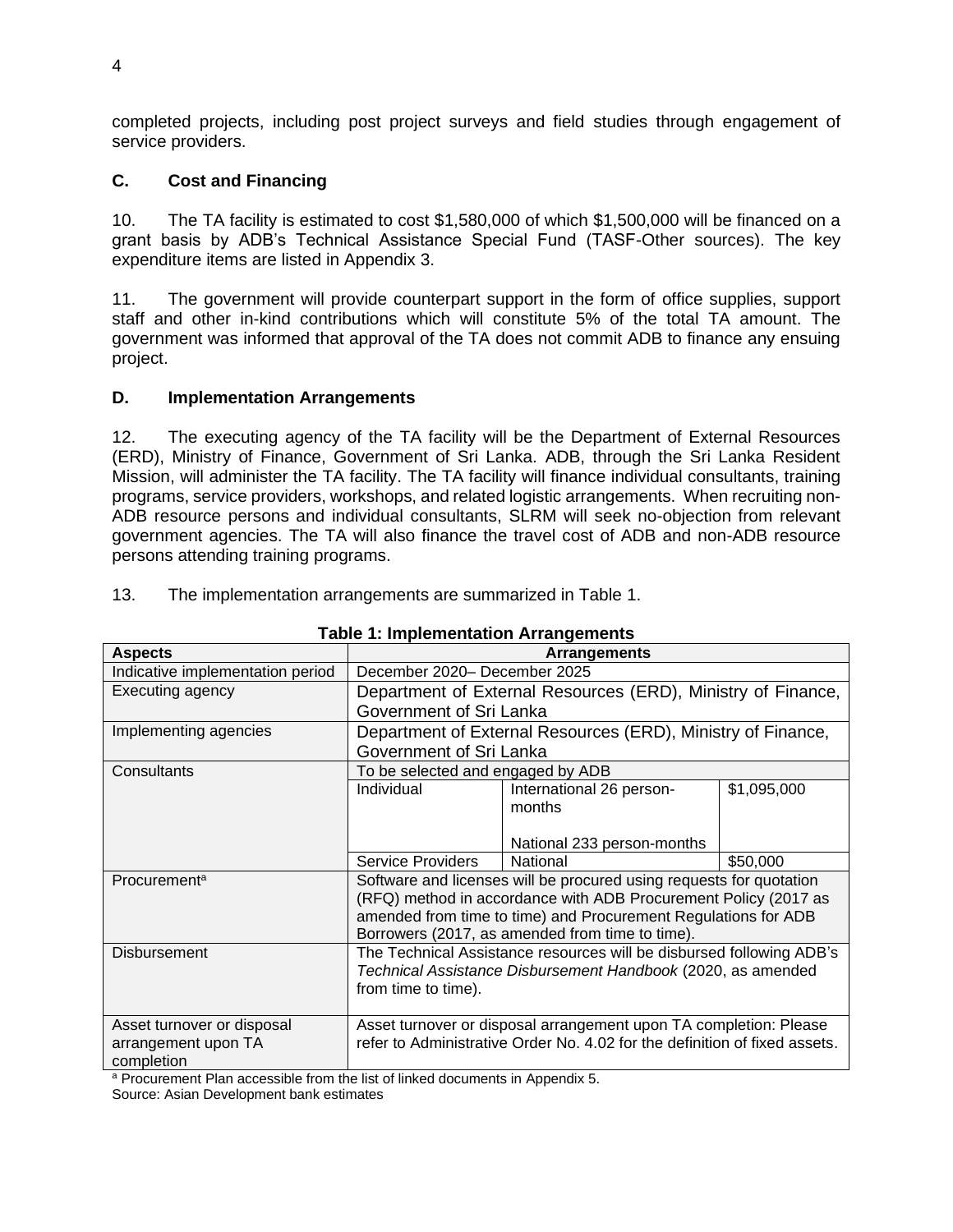14. **Consulting services.** ADB will engage the consultants following the ADB Procurement Policy (2017, as amended from time to time) and its associated project administration instructions and/or staff instructions.<sup>7</sup> Consultants may procure software and licenses as required to complete the assignment.

15. **ADB's procurement.** Procurement will follow the ADB Procurement Policy (2017, as amended from time to time) and Procurement Regulations for ADB Borrowers (2017, as amended from time to time). The procurement plan is included in Appendix 5.

### **II. THE PRESIDENT'S DECISION**

16. The President, acting under the authority delegated by the Board, has approved the provision of technical assistance facility not exceeding the equivalent of \$1,500,000 on a grant basis to the Government of Sri Lanka for Improving Project Readiness and Portfolio Management – Phase II, and hereby reports this action to the Board.

 $7$  Terms of Reference for Consultants (accessible from the list of linked documents in Appendix 5).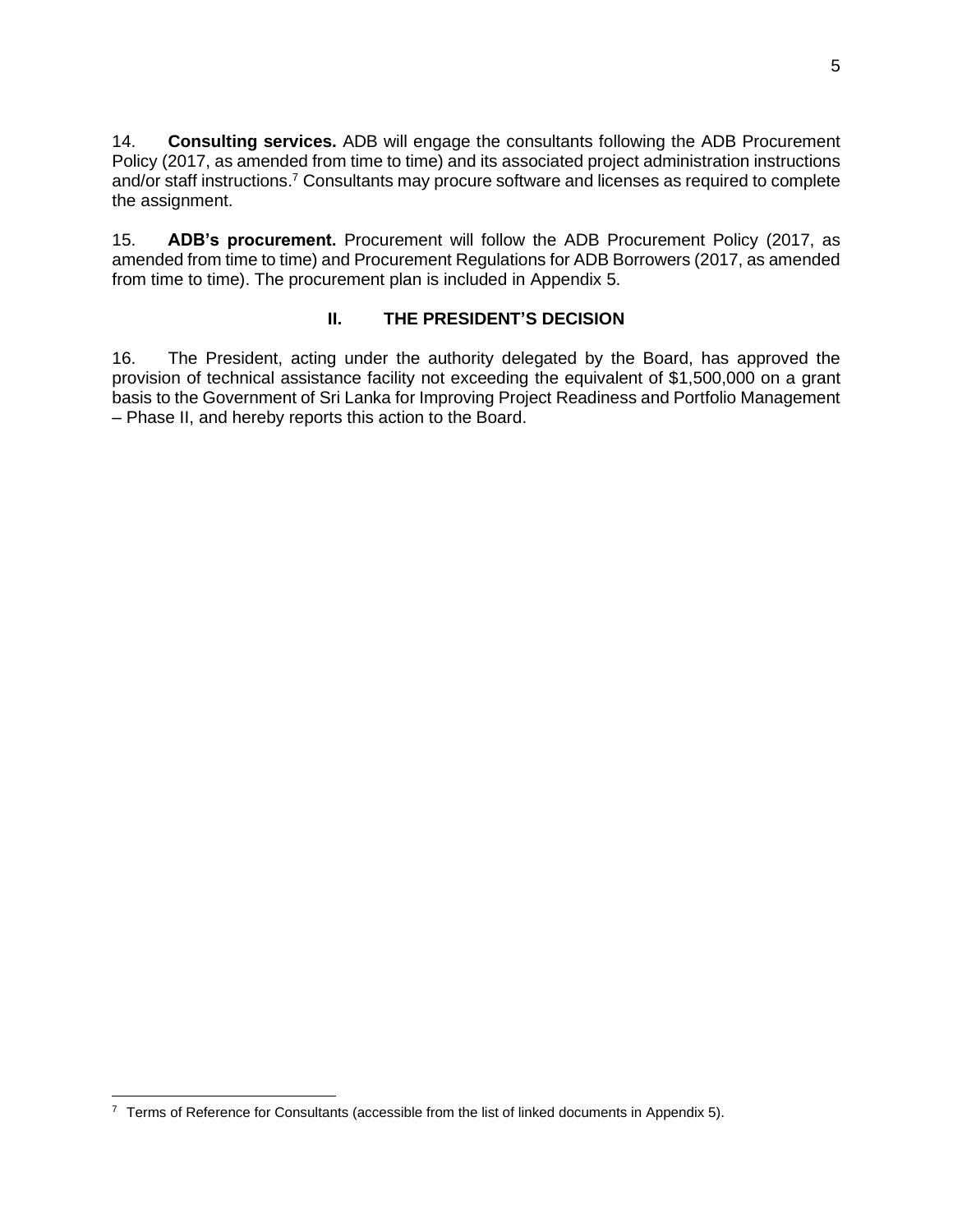# **LIST OF COMPLETED TRAINING PROGRAMS**

| Sn | <b>Training Topic</b>                                                                      | Date/s               | No of<br><b>Participants</b> | <b>Sector/Project</b>                                                                | <b>Sector</b>                               |  |
|----|--------------------------------------------------------------------------------------------|----------------------|------------------------------|--------------------------------------------------------------------------------------|---------------------------------------------|--|
|    | <b>Social, Environment and Gender</b>                                                      |                      |                              |                                                                                      |                                             |  |
| 01 | Social Safeguards Workshop                                                                 | 29-30 July 2015      | 45                           | Mahaweli<br>Water<br>Security<br>Investment<br>Program                               | Agriculture and Natural<br><b>Resources</b> |  |
| 02 | Social Safeguards Workshop                                                                 | 15-18 Nov 2016       | 30                           | Multi Sector                                                                         | <b>Multi Sector</b>                         |  |
| 03 | Social Safeguards Workshop                                                                 | 24-25 Aug 2017       | 35                           | Multi Sector                                                                         | <b>Multi Sector</b>                         |  |
| 04 | Social Safeguards Workshop                                                                 | 29-30 June 2018      | 25                           | Mahaweli<br>Water<br>Investment<br>Security<br>Program                               | Agriculture and Natural<br>Resources        |  |
| 05 | Workshop on Social Equity<br>Gender<br>Equality<br>and<br>Orientation                      | 30 Aug-1 Sep<br>2015 | 23                           | Education<br>Sector<br><b>Development Project</b>                                    | <b>Education and Health</b>                 |  |
| 06 | Social<br>and<br>Environment<br>Safeguards Training                                        | 8-9 Oct 2015         | 45                           | Multi Sector                                                                         | <b>Multi Sector</b>                         |  |
| 07 | Training on Gender Action<br>Plan                                                          | 21-23 June 2016      | 25                           | Multi Sector                                                                         | Multi Sector                                |  |
| 08 | Gender<br>Orientation<br>Workshop                                                          | 26-27 July 2016      | 30                           | Various<br>Organizations                                                             | Other                                       |  |
| 09 | Gender<br>Orientation<br>Workshop                                                          | 05-07 Feb 2020       | 46                           | Multi Sector                                                                         | <b>Multi Sector</b>                         |  |
| 10 | Environmental<br>Safeguards<br>Workshop                                                    | 29-30 Nov 2016       | 30                           | Multi Sector                                                                         | <b>Multi Sector</b>                         |  |
| 11 | Site-Specific<br>Training<br>on<br>Environmental<br>Safeguards<br><b>Monitoring System</b> | 2-3 Nov 2018         | 27                           | iRoad<br>staff<br>of<br>Sabaragamuwa<br>Province                                     | Transport                                   |  |
| 12 | Site-Specific<br>Training<br>on<br>Environmental<br>Safeguards<br><b>Monitoring System</b> | 8-9 Nov 2018         | 26                           | iRoad staff of North<br>and<br>Central<br>North<br><b>Western Province</b>           | Transport                                   |  |
| 13 | Site-Specific<br>Training<br>on<br>Environmental<br>Safeguards<br>Monitoring System        | 26-27 Nov 2018       | 29                           | iRoad staff of Central<br>Province                                                   | Transport                                   |  |
| 14 | Site-Specific<br>Training<br>on<br>Environmental<br>Safeguards<br><b>Monitoring System</b> | 24-25 June 2019      | 35                           | iRoad Project Staff                                                                  | Transport                                   |  |
| 15 | Site-Specific<br>Training<br>on<br>Environmental<br>Safeguards<br><b>Monitoring System</b> | 1-2 July 2019        | 11                           | Local<br>Government<br><b>Enhancement Sector</b><br>(LGESP)<br>Project<br>Staff      | Urban<br>Water<br>and<br>Sanitation         |  |
| 16 | Site-Specific<br>Training<br>on<br>Environmental<br>Safeguards<br><b>Monitoring System</b> | 5-6 Sep 2019         | 18                           | <b>LGESP Staff</b>                                                                   | Urban<br>Water<br>and<br>Sanitation         |  |
| 17 | Site-Specific<br>Training<br>on<br>Environmental<br>Safeguards<br><b>Monitoring System</b> | 19 & 26 Sep 2019     | 16                           | Colombo<br>Grater<br>Water<br>and<br>Wastewater<br>Management<br>Improvement Project | Water<br>Urban<br>and<br>Sanitation         |  |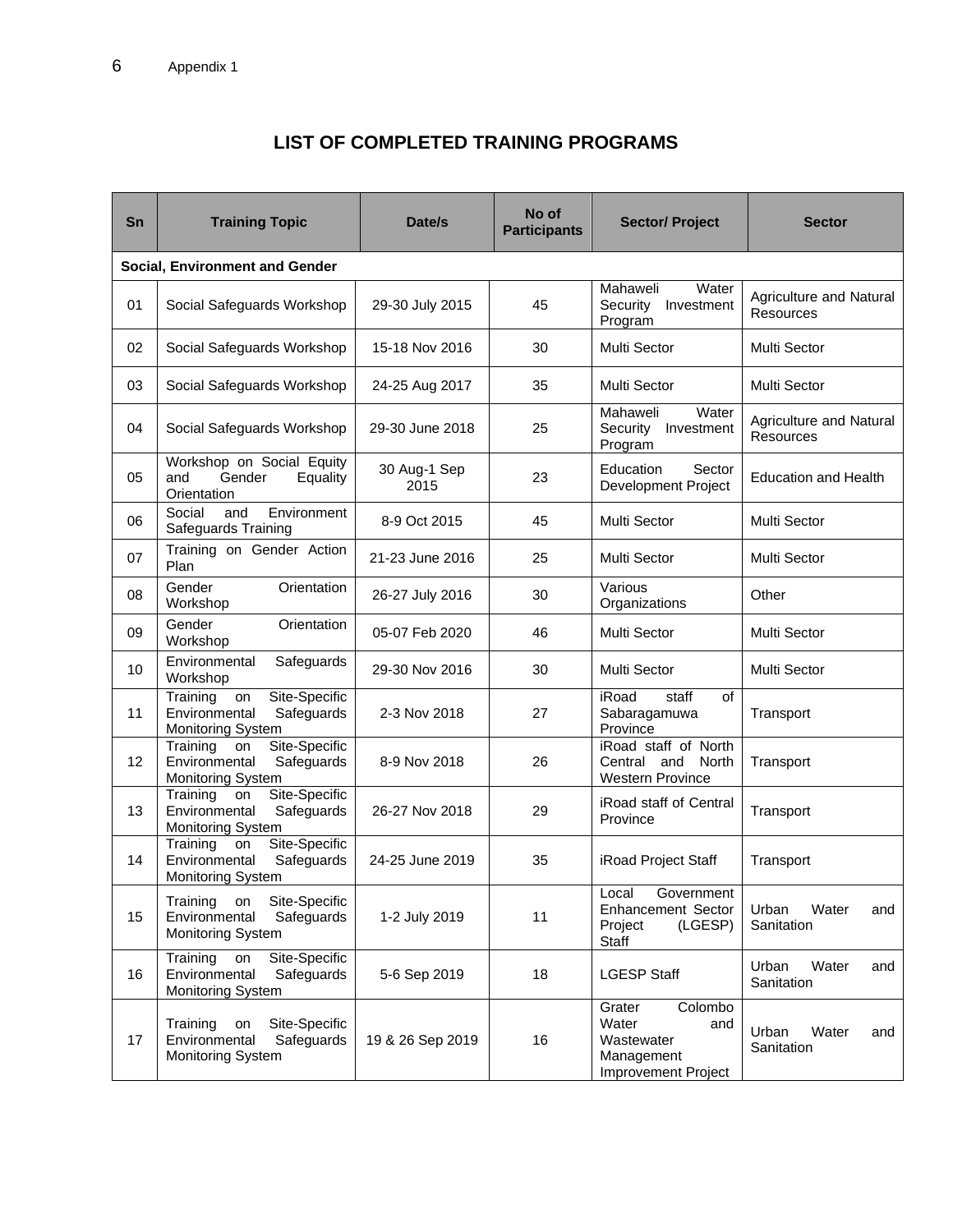| Sn      | <b>Training Topic</b>                                            | Date/s                        | No of<br><b>Participants</b> | <b>Sector/Project</b>                                                  | <b>Sector</b>                               |
|---------|------------------------------------------------------------------|-------------------------------|------------------------------|------------------------------------------------------------------------|---------------------------------------------|
|         | <b>Procurement, Consultancy Services and Contract Management</b> |                               |                              |                                                                        |                                             |
| 18      | Workshop on Bid Evaluation                                       | 04-Sep-15                     | 21                           | Colombo<br>Greater<br>Water<br>and<br>Wastewater<br>Management Project | Urban<br>Water<br>and<br>Sanitation         |
| 19      | Procurement<br>Roundtable<br>Meeting                             | 28-Sep-16                     | 25                           | Multi Sector                                                           | <b>Multi Sector</b>                         |
| 20      | Workshop on Bid Evaluation                                       | 25 and 28 Sep<br>2018         | 30                           | Sri Lanka Railways                                                     | Transport                                   |
| 21      | Workshop on Bid Evaluation                                       | 14-16 Oct 2018                | 22                           | Moragolla<br>Hydro<br>Power Project                                    | Energy                                      |
| 22      | Workshop on Bid Evaluation                                       | 3-5 Dec 2018                  | 35                           | Mahaweli<br>Water<br>Security<br>Investment<br>Program                 | Agriculture and Natural<br>Resources        |
| 23      | Workshop on Bid Evaluation                                       | 7-8 Feb 2019                  | 20                           | Moragolla HP Project                                                   | Energy                                      |
| 24      | Procurement<br>and<br><b>Consultants Recruitment</b>             | 15-17 Feb 2017                | 30                           | <b>Transport Sector</b>                                                | Transport                                   |
| 25      | <b>FIDIC Training</b>                                            | 10-12 Oct 2017                | 35                           | <b>Multi Sector</b>                                                    | <b>Multi Sector</b>                         |
| 26      | Training<br>Contract<br>on<br>Management                         | 11-12 Mar 2020                | 31                           | Water<br>Urban<br>and<br>Sanitation                                    | Urban<br>Water<br>and<br>Sanitation         |
| 27      | Stakeholder<br>Consultation<br>Workshop                          | 08-Oct-15                     | 70                           | Various<br>Organizations                                               | Multi Sector                                |
| General |                                                                  |                               |                              |                                                                        |                                             |
| 28      | <b>MfDR Workshop</b>                                             | 7-10 Nov 2015                 | 45                           | <b>DPMM</b>                                                            | Multi Sector                                |
| 29      | <b>ADB Operations</b>                                            | 11-14 Jan 2016                | 30                           | <b>Energy Sector</b>                                                   | Energy                                      |
| 30      | FM Workshop                                                      | 2-3 Mar 2017                  | 35                           | Multi Sector                                                           | <b>Multi Sector</b>                         |
| 31      | FM Workshop                                                      | 3-4 Mar 2020                  | 84                           | <b>Multi Sector</b>                                                    | <b>Multi Sector</b>                         |
| 32      | Global Trends in Education<br>Workshop                           | 24-26 July 2017               | 30                           | <b>Education Sector</b>                                                | <b>Education and Health</b>                 |
| 33      | Workshop<br><b>Business</b><br>on<br>Process Re-engineering      | 19-Jan-18                     | 29                           | External Resources<br>Department                                       | Other                                       |
| 34      | Forum on cost overrun on<br><b>MWSIP</b>                         | 08-Jan-20                     | 50                           | MWSIP<br>and<br>other<br>stakeholders                                  | Agriculture and Natural<br><b>Resources</b> |
| 35      | Auditing aspects on Land<br>Acquisition                          | 27-28 Feb and 1-2<br>Mar 2019 | 40                           | <b>NAOSL Staff</b>                                                     | Other                                       |
| 36      | ADB FM Requirements and<br><b>Negotiation Skills</b>             | 5-6 Mar 2019                  | 43                           | <b>NAOSL Staff</b>                                                     | Other                                       |
| 37      | <b>Negotiation Skills</b>                                        | 8-12 April 2019               | 45                           | Attorney<br>General<br>Department Staff                                | Other                                       |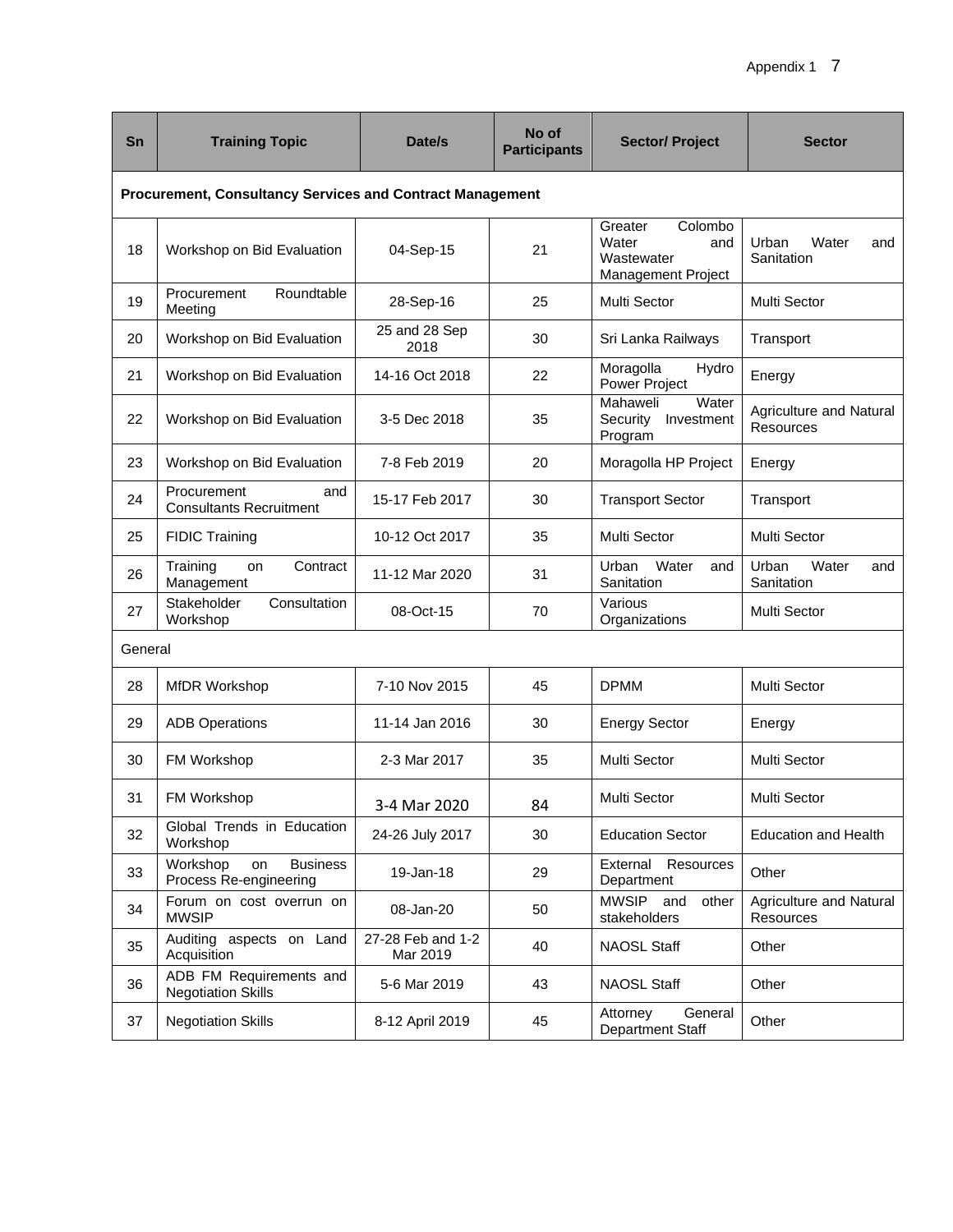## **LIST OF PROPOSED TRAININGS**

| <b>ADB Procurement Procedures</b><br>2021-2026<br>2<br>2021-2026<br><b>FIDIC</b> training<br>5<br>Contract management<br>2021-2026<br>4<br>Safeguards - Environment<br>3<br>2021-2026<br>Safeguards - Social<br>2021-2026<br>5<br>Land acquisition and negotiations skills<br>2021-2026<br>2<br>Gender trainings and GAP analysis<br>3<br>2021-2026<br><b>Financial Management</b><br>2021-2026<br>3<br>8 | <b>Training Program</b> | <b>Proposed Timeline</b> | No of<br>workshops |
|-----------------------------------------------------------------------------------------------------------------------------------------------------------------------------------------------------------------------------------------------------------------------------------------------------------------------------------------------------------------------------------------------------------|-------------------------|--------------------------|--------------------|
|                                                                                                                                                                                                                                                                                                                                                                                                           |                         |                          |                    |
|                                                                                                                                                                                                                                                                                                                                                                                                           |                         |                          |                    |
|                                                                                                                                                                                                                                                                                                                                                                                                           |                         |                          |                    |
|                                                                                                                                                                                                                                                                                                                                                                                                           |                         |                          |                    |
|                                                                                                                                                                                                                                                                                                                                                                                                           |                         |                          |                    |
|                                                                                                                                                                                                                                                                                                                                                                                                           |                         |                          |                    |
|                                                                                                                                                                                                                                                                                                                                                                                                           |                         |                          |                    |
|                                                                                                                                                                                                                                                                                                                                                                                                           |                         |                          |                    |
|                                                                                                                                                                                                                                                                                                                                                                                                           | Others <sup>a</sup>     |                          |                    |
| <b>Total</b><br>35                                                                                                                                                                                                                                                                                                                                                                                        |                         |                          |                    |

a Others include workshops related to knowledge products, project specific discussions and programs which cannot be categorized in the above programs.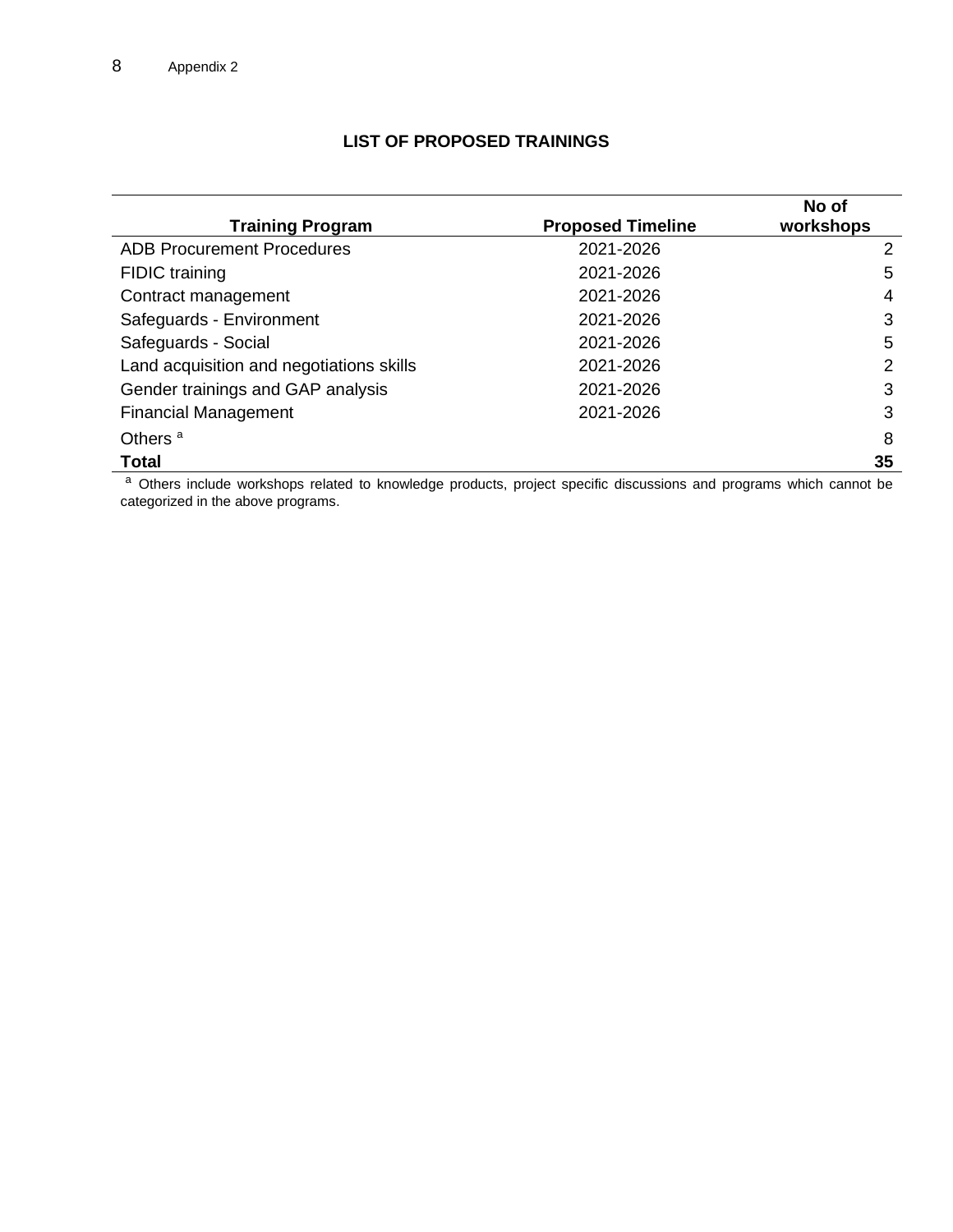### **COST ESTIMATES AND FINANCING PLAN**

(\$'000)

| <b>Item</b> |    |                                                                                                                                                                                                                                                                      | Amount              |
|-------------|----|----------------------------------------------------------------------------------------------------------------------------------------------------------------------------------------------------------------------------------------------------------------------|---------------------|
|             |    | A. Asian Development Banka                                                                                                                                                                                                                                           |                     |
|             | 1. | Consultants                                                                                                                                                                                                                                                          |                     |
|             |    | a. Remuneration and per diem                                                                                                                                                                                                                                         |                     |
|             |    | International consultants                                                                                                                                                                                                                                            | 345.00              |
|             |    | National consultants<br>ii.                                                                                                                                                                                                                                          | 750.00              |
|             |    | International and local travel<br>b.                                                                                                                                                                                                                                 | 20.00               |
|             | 2. | Equipment b                                                                                                                                                                                                                                                          | 5.00                |
|             | 3. | Printing and publications c                                                                                                                                                                                                                                          | 20.00               |
|             | 4. | Surveys                                                                                                                                                                                                                                                              | 50.00               |
|             | 5. | Training, seminars, and conferences d                                                                                                                                                                                                                                |                     |
|             |    | Travel cost of ADB staff acting as a resource person <sup>e</sup><br>а.                                                                                                                                                                                              | 10.00               |
|             |    | Venue rental and related facilities<br>b.                                                                                                                                                                                                                            | 225.00              |
|             | 6. | Contingencies                                                                                                                                                                                                                                                        | 75.00               |
|             |    | Total<br>.<br>$-1$<br>$- \cdot$<br>$\mathbf{a}$ . The contract of the contract of the contract of the contract of the contract of the contract of the contract of the contract of the contract of the contract of the contract of the contract of the contract of th | 1,500.000<br>$\sim$ |

Note: The technical assistance (TA) is estimated to cost \$1,580,000.00 of which contributions from the Asian Development Bank are presented in the table. The government will provide counterpart support in the form of office supplies, and other in-kind contributions. The value of the government contribution is estimated to account for 5% of the total TA cost.

a Financed by the Asian Development Bank's Technical Assistance Special Fund (TASF-Other sources).

**b** Equipment consists of software and licenses.

<sup>c</sup> This will also include external printed publication requirements to facilitate urgent government requests.

<sup>d</sup> Expenditures related to Tripartite Portfolio Review Meetings will be charged under this cost category.

<sup>e</sup> ADB (BPMSD and SPD). 2013. Use of Bank Resources: Regional Technical Assistance and Technical Assistance vs. Internal Administrative Expenses Budget. Memorandum. 26 June (internal).

Source: Asian Development Bank estimates.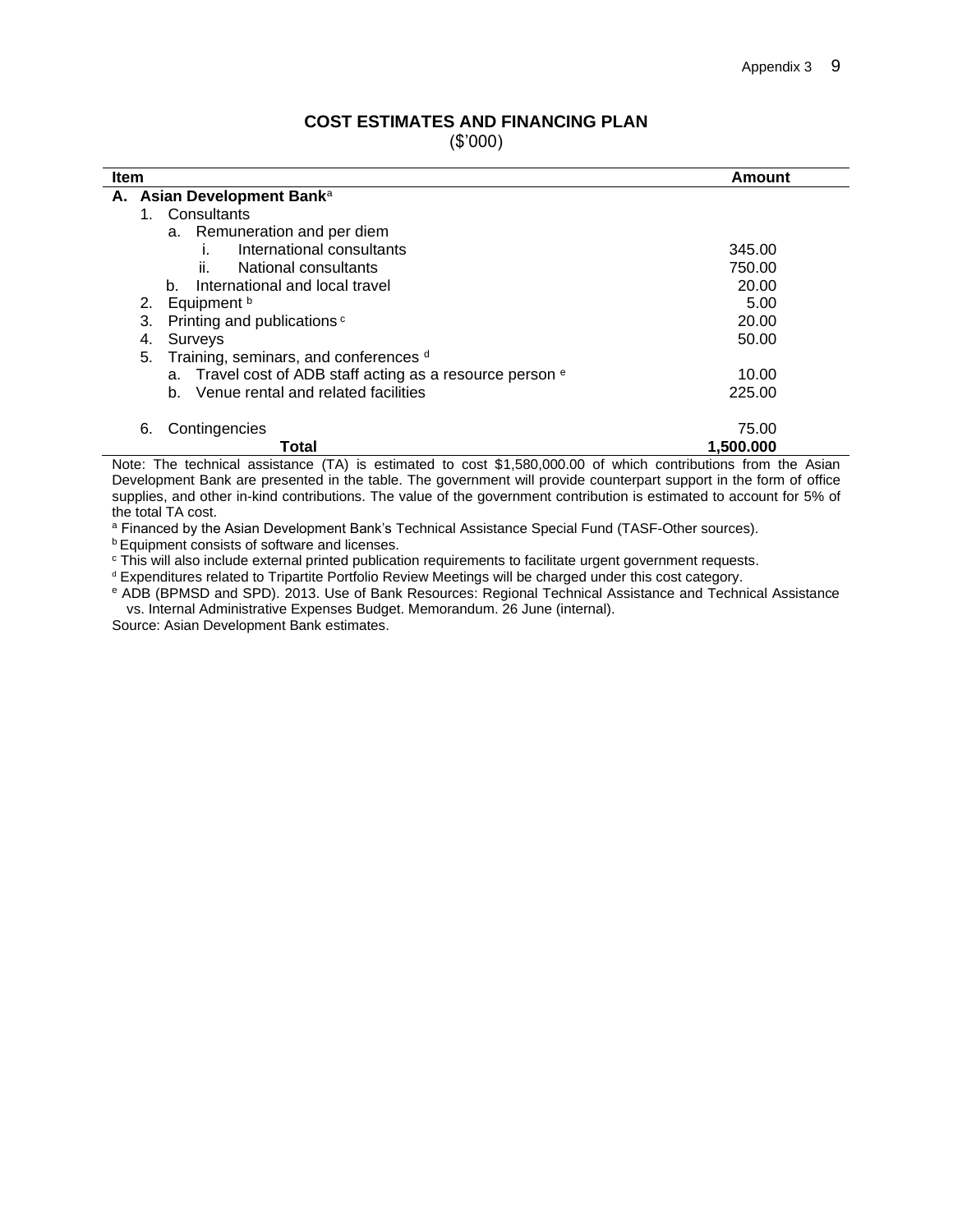|                                                       |                | (person-month)                                                             |                                                      |                                                                  |                                                                                              |                                                                     |
|-------------------------------------------------------|----------------|----------------------------------------------------------------------------|------------------------------------------------------|------------------------------------------------------------------|----------------------------------------------------------------------------------------------|---------------------------------------------------------------------|
| <b>Item</b>                                           | <b>Total</b>   | Urban<br><b>Development</b><br>& Water<br><b>Sector</b><br><b>Projects</b> | <b>Transport</b><br><b>Sector</b><br><b>Projects</b> | <b>Education</b><br>& Health<br><b>Sector</b><br><b>Projects</b> | <b>Finance and</b><br><b>Public Sector</b><br>Management,<br>Energy &<br><b>ANR Projects</b> | <b>Portfolio</b><br>monitoring<br>and<br>evaluation<br>strengthened |
|                                                       |                | low risk                                                                   | low risk                                             | complex                                                          | complex                                                                                      | low risk                                                            |
| International                                         |                |                                                                            |                                                      |                                                                  |                                                                                              |                                                                     |
| <b>Contract Management Specialist</b><br>(FIDIC)      | $\overline{2}$ | 0.5                                                                        | 0.5                                                  | 0.5                                                              | 0.5                                                                                          | $\mathbf 0$                                                         |
| Legal Specialist                                      | 8              | 2                                                                          | $\overline{c}$                                       | 2                                                                | 2                                                                                            | 0                                                                   |
| <b>Technical Experts</b>                              | 16             | $\overline{4}$                                                             | 4                                                    | 4                                                                | 4                                                                                            | $\mathbf 0$                                                         |
| <b>Total -International</b><br>National               | 26             | 6.5                                                                        | 6.5                                                  | 6.5                                                              | 6.5                                                                                          | 0                                                                   |
| <b>Training Coordinator</b>                           | 32             | 8                                                                          | 8                                                    | 8                                                                | 8                                                                                            | $\mathbf 0$                                                         |
| Project Implementation Expert<br>(Technical/Engineer) | 24             | 6                                                                          | 6                                                    | 6                                                                | 6                                                                                            | $\mathbf 0$                                                         |
| <b>Contract Management Specialist</b>                 | 16             | 4                                                                          | 4                                                    | $\overline{4}$                                                   | 4                                                                                            | $\mathbf 0$                                                         |
| <b>Procurement Specialist</b>                         | 16             | 4                                                                          | 4                                                    | $\overline{4}$                                                   | 4                                                                                            | $\mathbf 0$                                                         |
| FM specialist                                         | 12             | 3                                                                          | 3                                                    | 3                                                                | 3                                                                                            | $\mathbf 0$                                                         |
| Gender consultant                                     | 12             | 3                                                                          | 3                                                    | 3                                                                | 3                                                                                            | $\mathbf 0$                                                         |
| <b>Environment Specialist</b>                         | 24             | 6                                                                          | 6                                                    | 6                                                                | 6                                                                                            | $\mathbf 0$                                                         |
| Social Safeguard Specialist                           | 24             | 6                                                                          | 6                                                    | 6                                                                | 6                                                                                            | $\Omega$                                                            |
| Economic and Financial Analysis<br>Specialist         | 12             | 0                                                                          | 0                                                    | $\Omega$                                                         | 0                                                                                            | 12 <sup>2</sup>                                                     |
| <b>Project Management Specialist</b>                  | 16             | 4                                                                          | 4                                                    | $\overline{4}$                                                   | 4                                                                                            | $\mathbf 0$                                                         |
| Monitoring and Impact Evaluation<br><b>Experts</b>    | 30             | 0                                                                          | 0                                                    | 0                                                                | 0                                                                                            | 30                                                                  |
| <b>Communication Specialist</b>                       | 10             | 2                                                                          | $\overline{2}$                                       | $\overline{2}$                                                   | 2                                                                                            | 2                                                                   |
| Climate change expert                                 | 5              | 1                                                                          | 1                                                    | 1                                                                | 1                                                                                            | 1                                                                   |
| <b>Total - National</b>                               | 233            | 47                                                                         | 47                                                   | 47                                                               | 47                                                                                           | 45                                                                  |
| <b>Total</b>                                          | 259            | 53.5                                                                       | 53.5                                                 | 53.5                                                             | 53.5                                                                                         | 45                                                                  |

#### **PROJECTS UNDER TECHNICAL ASSISTANCE FACILITY**

**Indicative Consultants' Input Allocation<sup>a</sup>**

a Pipeline projects are Secondary Education Sector Improvement Program, Power System Reliability Strengthening Project, Additional Financing for Health System Enhancement Project, Second Skills Enhancement Program, Water Supply Improvement Project, Tertiary Education Development Project, Health Sector Development Project and key projects supported under the TA are given in Appendix 5. All ongoing projects and pipeline projects are categorized as low risk except for the proposed Secondary Education Sector Improvement Program and Power System Reliability Strengthening Project. Source: Asian Development Bank estimates.